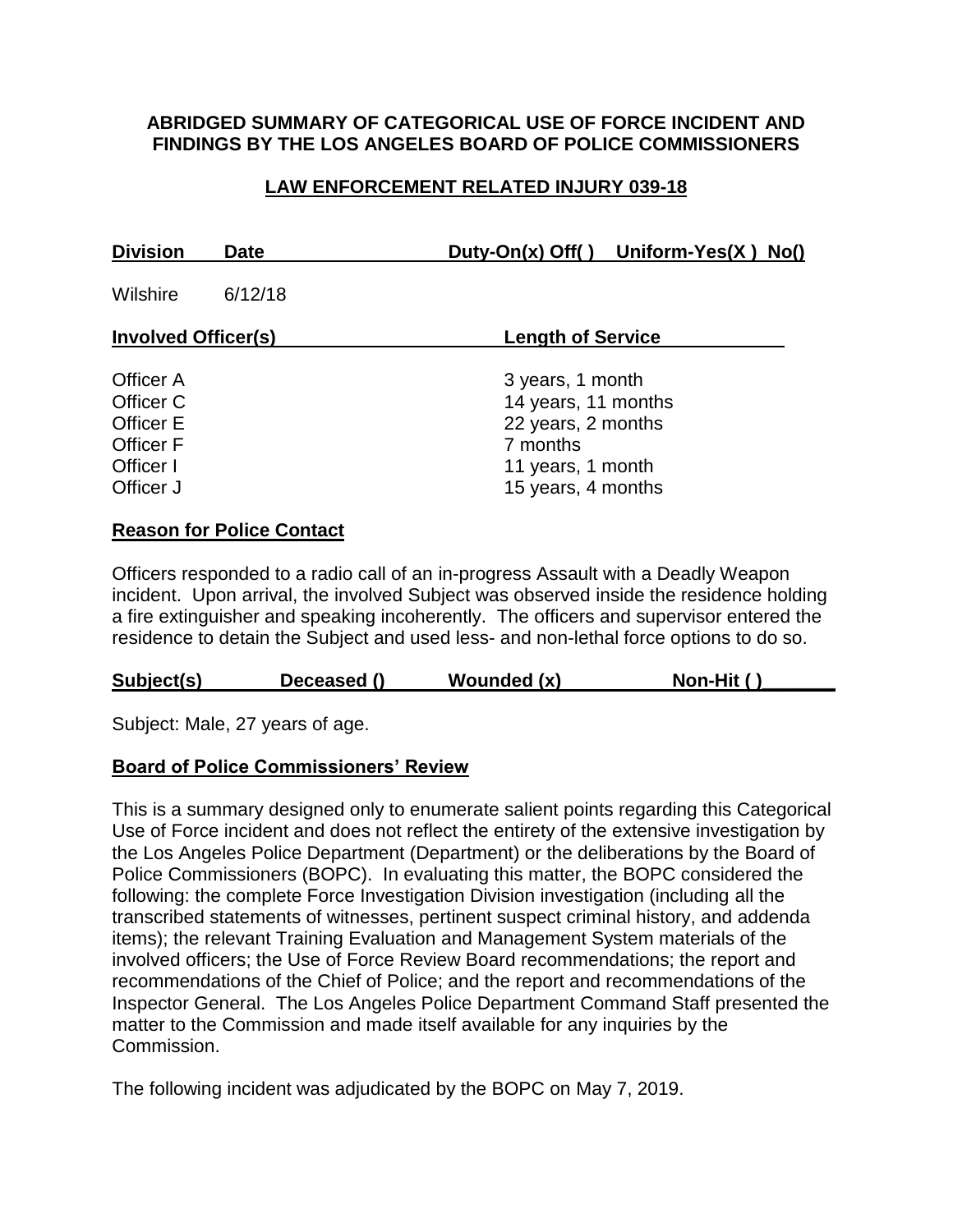#### **Incident Summary**

Witness A was at his temporary residence when he received a telephone call from one of his contractors, who informed him that workers at his permanent residence were confronted by an individual, the Subject, insisting that they check underneath the house for a dead body. Witness A's permanent residence was in the process of being remodeled and was temporarily unoccupied.

When Witness A arrived at his permanent residence location, he observed the Subject inside the fenced front yard and in possession of what he described as a "spike stake." Witness A then called 911 and remained on the line with the Emergency Board Operator until police arrived.

Communications Division (CD) broadcast an Assault with a Deadly Weapon call at Witness A's location. Officers A and B were assigned the call and responded with emergency lights and siren. Communications Division made an additional radio broadcast, describing that the Subject was mid-twenties, 5-9, 140 pounds, wearing a black sweatshirt and black pants with blue sneakers, and was armed with a long gray metal pipe or plastic spike.

Officers C and D also responded with emergency lights and siren. Upon arrival, Officer C located Witness A standing in the street. Officer C inquired as to the Subject's whereabouts. Witness A directed officers to the front yard. As the officers proceeded up the driveway, Witness A informed officers that the front door was locked and gave them permission to enter the residence. Officers visually inspected the front yard, but were unable to immediately locate the Subject. According to Witness A, the Subject had reacted to the siren of the initial responding unit and fled from the front yard before the officers exited their police vehicle.

Officer C went to the side of the residence to a set of French doors, adjacent to the kitchen, where he/she observed the Subject inside, standing next to a kitchen table and holding a fire extinguisher. Officer C advised Officer D that he/she observed the Subject inside the residence and then proceeded to give the Subject multiple verbal instructions to exit the location, but the Subject did not comply.

Sergeant A arrived on scene and approached the residence on foot. As Sergeant A walked up the driveway, Officer D was standing at the corner of the residence, watching the front door of the residence. Officer C was on one side of the residence at the French doors, several feet away from Officer D. Sergeant A then proceeded to the one of the residence where he/she was advised by Officer C that the Subject was inside the kitchen. As Sergeant A maintained a visual on the French doors, Officer C walked to the rear of the residence to check for potential points where the Subject could exit and identified a rear door. As Officer C proceeded back toward the front of the residence, he/she obtained information that the only point of ingress and egress was the front door. Sergeant A asked Officer C if the officers had keys to the residence. Officer C acknowledged in the affirmative and inquired as to the whereabouts of the keys, which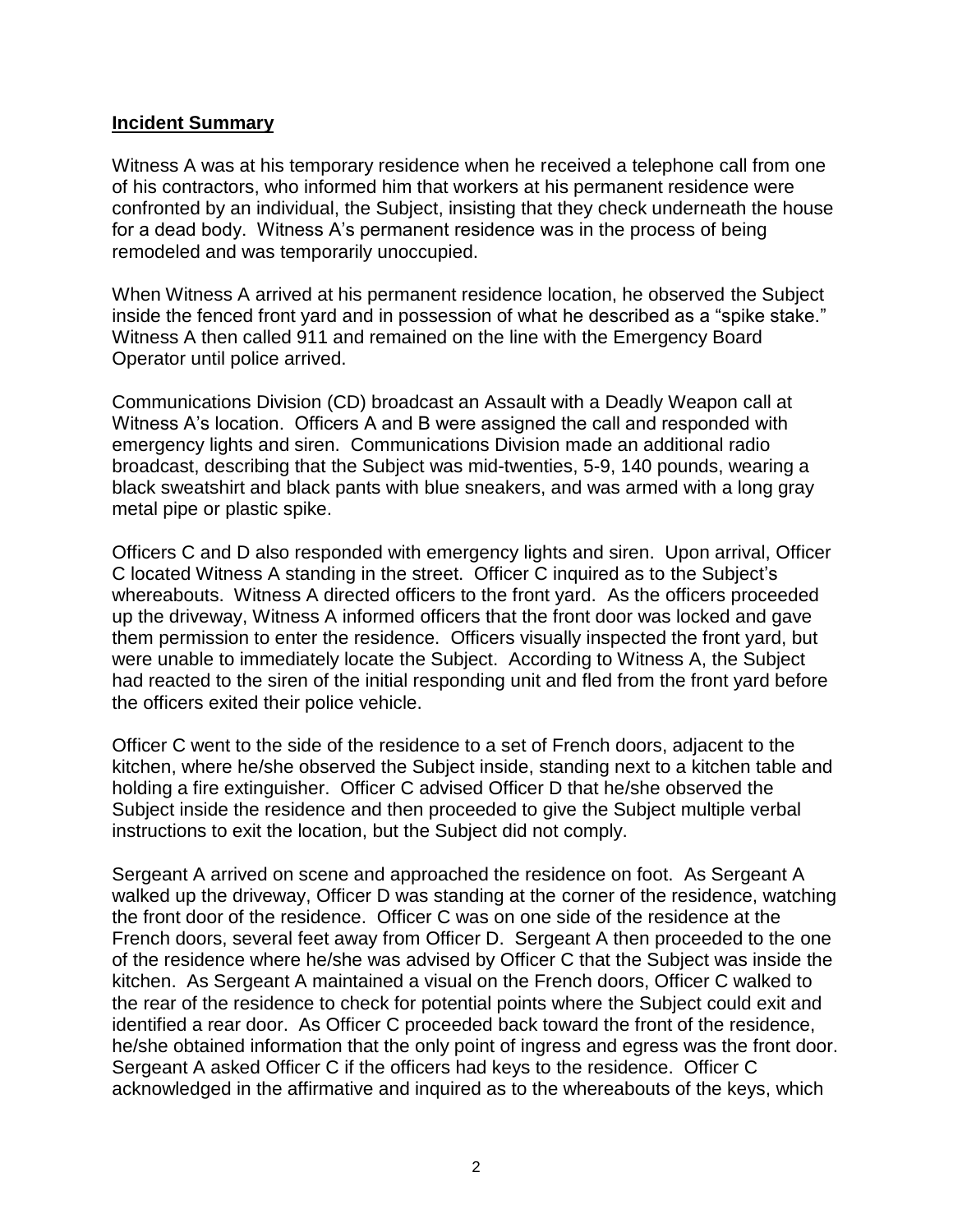prompted the co-owner of the residence, Witness B, to return to the residence to obtain the keys.

Meanwhile, Sergeant A observed the Subject in the kitchen holding a fire extinguisher and speaking unintelligibly. Sergeant A stated that he/she was unable to discern all the objects the Subject held in his hands and feared the Subject could be armed with a firearm. Sergeant A based this belief in part on the comments of the radio call that indicated the Subject was arming himself with a weapon. Sergeant A broadcast a backup unit request, then directed the Subject to drop the fire extinguisher and exit the residence; the Subject did not comply.

Officers E and F responded. Officer B, who had arrived with Officer A, walked to the apron of the driveway and received the front door key from Witness B. Officer B then responded to the front door and unlocked it.

While on the side of the residence, Sergeant A provided verbal updates as to the location and actions of the Subject. Officers C and D maintained a position that afforded them the ability to watch the French doors and maintain a visual of the front door, where Officers A and B were positioned.

As Officer B unlocked the front door, the officers and Sergeant A entered the residence. Per Officer E, the officers did not announce their entry into the residence because in Officer E's opinion it was not advisable to alert the Subject, given that the Subject was in the kitchen area with access to potential weapons. The officers positioned themselves in the front room as the Subject uttered indiscernible comments. Officer C proceeded to enter the kitchen. At that time, the Subject was holding a fire extinguisher in his right hand, a roll of paper towels tucked under his left arm, and other unidentified items in both hands. Officer C gave the Subject commands to drop the fire extinguisher. Approximately five seconds later the Subject placed the fire extinguisher on the counter.

Officers A, C, and E, in addition to Sergeant A, continued to give verbal commands to the Subject, directing him to turn around; however, he did not comply. Officer E noted that multiple officers were giving commands. Officer E advised the officers that he/she would be the contact officer, taking over all communications to deescalate the situation. Officer E asked the Subject to calm down, relax and turn around; the Subject did not comply.

Officers I and J arrived at the location, with Officer I again taking over contact officer communication responsibilities. Officer I attempted to build rapport in furtherance of deescalating the situation.

Officer I began communicating with the Subject and pled with him to calm down. Officer I told the Subject he/she was there to help him and informed the Subject that he (the Subject) was going to be handcuffed. The Subject challenged the assertion that he was going to be handcuffed. Officer I assured the Subject the officers were not there to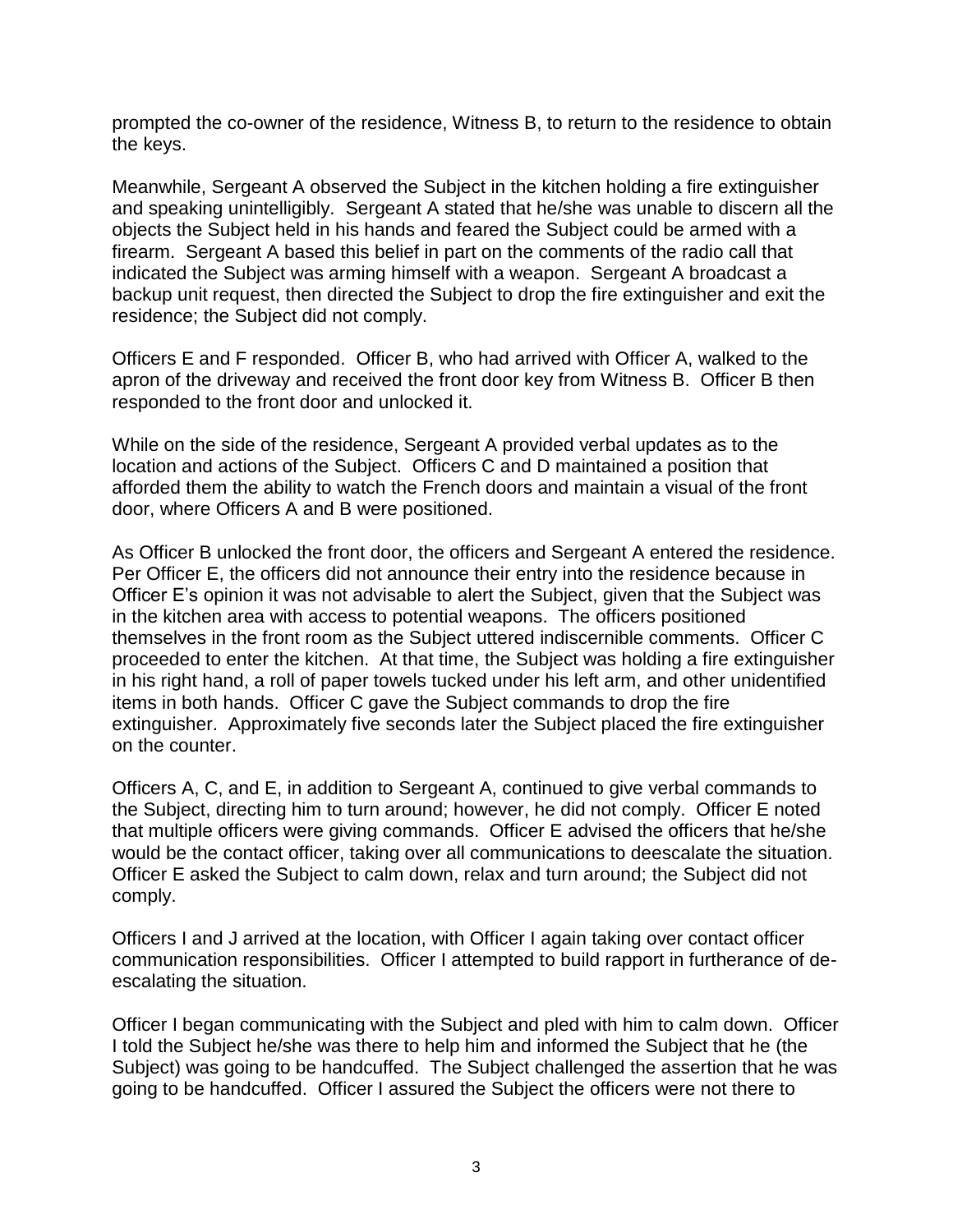cause him any injury. The Subject responded that there were too many police on one man, trying to save two dying souls in the basement.

According to Sergeant A, the Subject continued to speak about a body underneath the residence and appeared to be under the influence of narcotics. The communication continued, but the Subject refused to adhere to the command to turn around and appeared to be becoming more agitated. Per Sergeant A, the attempts to de-escalate the situation had been unsuccessful, and he/she believed further attempts would also be unsuccessful. Sergeant A directed Officers E and I to approach the Subject and obtain control of his hands, and for Officer A to utilize the TASER as a non-lethal option if needed.

Officers attempted to talk with the Subject for approximately 9½ minutes prior to approaching and taking him into custody. As the officers approached, the Subject grabbed a silver candle holder with his left hand that was located on top of the table. Officer I directed the Subject to calm down and to put the candle holder down. Officer I, with his right hand, pulled the candle holder from the Subject's grasp.

Officer I, with both hands, then grabbed the Subject's left hand in a firm grip; Officer E grabbed the Subject's right arm with both hands. Officer I then released his/her right hand and placed it against the right side of the Subject's head and used both hands to push the Subject's head downward toward the floor. Officer E used both of his/her hands to maintain control of the Subject's right arm as the Subject placed both of his/her hands against his/her chest as he/she guided the Subject to the ground. Officer J then grabbed the Subject's left wrist with his/her left hand, held the Subject's left wrist, and placed his/her left knee on the Subject's left thigh.

Simultaneously, Officer A approached with Officers E and I. Officer A saw the Subject grab a candle holder which he/she believed to be a foot long. Officer A believed it was steel. Officer A believed that the Subject was going to arm him/herself again and use the tool against his/her partner.

Officer A held the TASER in his/her right hand and stated several times, "I got a TASER." The Subject was seated on the floor with Officer E on his/her right side. After the Subject was on the ground, Officer A advised the other officers he/she was going to use the TASER by stating, "TASER, TASER, TASER!" Officer A then held the TASER approximately two inches away from the Subject's top left shoulder and activated it. Upon being struck with the TASER darts, the Subject yelled, "Ow[,] I been tased."

The Subject was seated on the floor when Officer A activated the TASER for a second time in drive stun mode on the Subject's left lower back area.

Officer A described his/her perception before the second TASER activation, indicating that he/she couldn't see the Subject's hand and saw him/her tightening up. Officer A thought that the Subject was going to use the candle holder against him/her.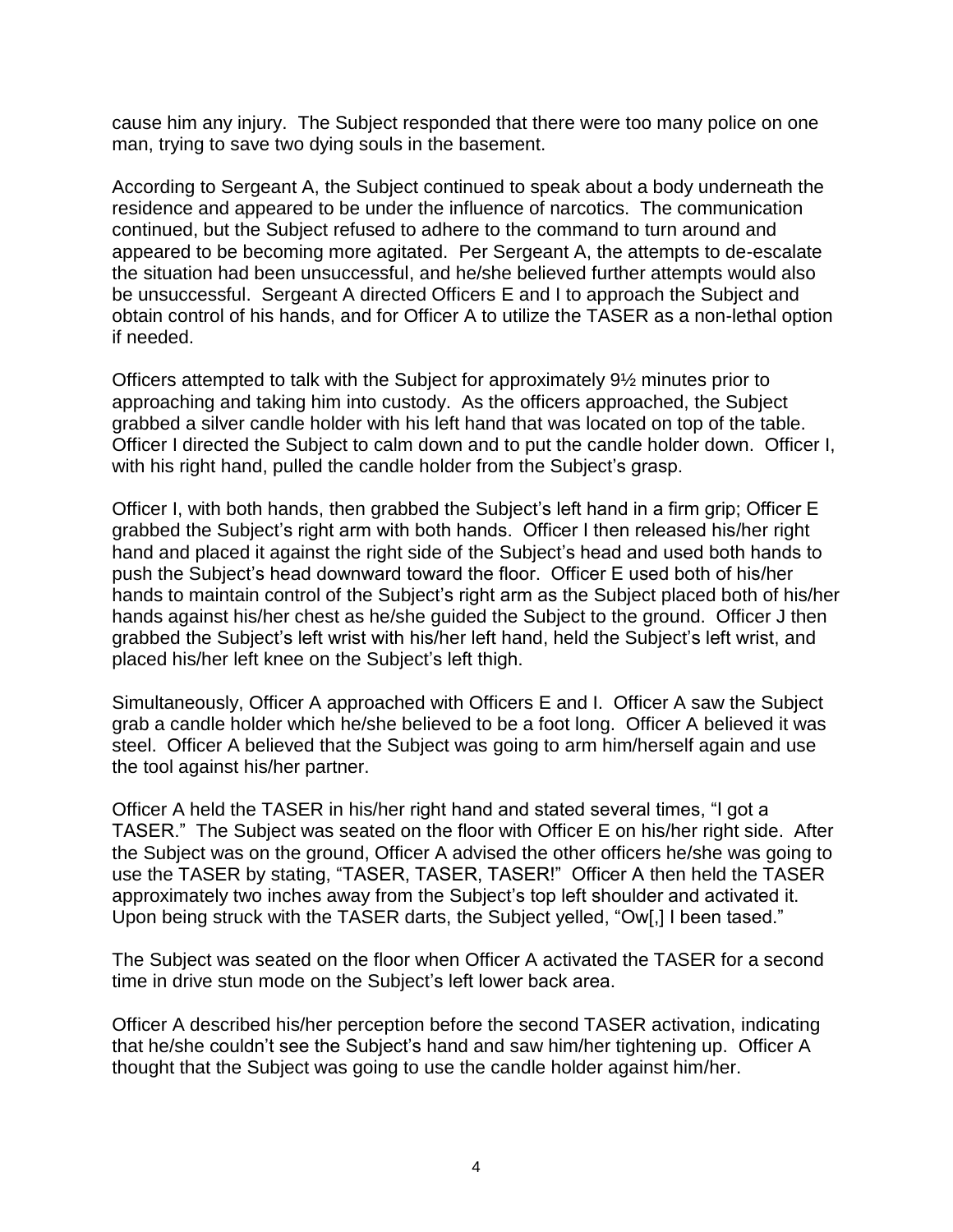The Subject was on Officer A's back and Officer A activated the TASER for a third time in a three-point drive stun to the Subject's left hip. Officer A said, "I'm telling him, Hey, you're going to get tased again. You're going to get Tased again." And again, Officer A couldn't see the Subject's hands, so that's when he/she utilized the TASER a third time.

The Subject was again on Officer A's back when Officer A activated the TASER for the fourth time in drive stun mode to the left front abdomen, believing the Subject was trying to arm him/herself again. The Subject's body relaxed, and Officer A saw that another officer was able to get the Subject's hand behind his back.

After the fourth activation of the TASER, Officer I grabbed the Subject's right wrist with his/her left hand and then placed his/her right hand on the Subject's right elbow. Officers were then able to roll the Subject onto his stomach. Officer I handcuffed the Subject's left wrist while Officer J grabbed the Subject's right wrist and placed his/her left knee on the Subject's right thigh, using his/her body weight to prevent the Subject from kicking. Officer J placed the Subject's right wrist behind his back. Officer J removed a second pair of handcuffs and handed them to Officer I, who secured both handcuffs behind the Subject's back. Officer K, who had arrived on-scene with Officer L, placed the hobble around the Subject's crossed ankles.

The Subject was searched, placed in a seated position, and carried out of the residence. Officer C held the Subject's right arm, Officer A held the Subject's left arm, and Officer I held the hobble strap.

Sergeant A requested a Rescue Ambulance (RA) for a male, 20 years old, conscious and breathing with a TASER deployment. The Los Angeles Fire Department (LAFD) received the alarm to respond. LAFD personnel evaluated the Subject and determined he was incoherent, displaying signs of mental and behavioral disorder, and was unable to complete a focused physical assessment. It was also noted that the Subject had a dart on the back of his left shoulder. The Subject was transported to a local hospital for treatment.

## **Los Angeles Board of Police Commissioners' Findings**

The BOPC reviews each Categorical Use of Force incident based upon the totality of the circumstances, namely all the facts, evidence, statements and all other pertinent material relating to the particular incident. In every case, the BOPC makes specific findings in three areas: Tactics of the involved officer(s); Drawing/Exhibiting of a firearm by any involved officer(s); and the Use of Force by any involved officer(s). Based on the BOPC's review of the instant case, the BOPC made the following findings:

## **A. Tactics**

The BOPC found Officers A, C, E, F, I, and J's tactics to warrant a finding of Tactical Debrief. The BOPC found Sergeant A's tactics to warrant a finding of Administrative Disapproval.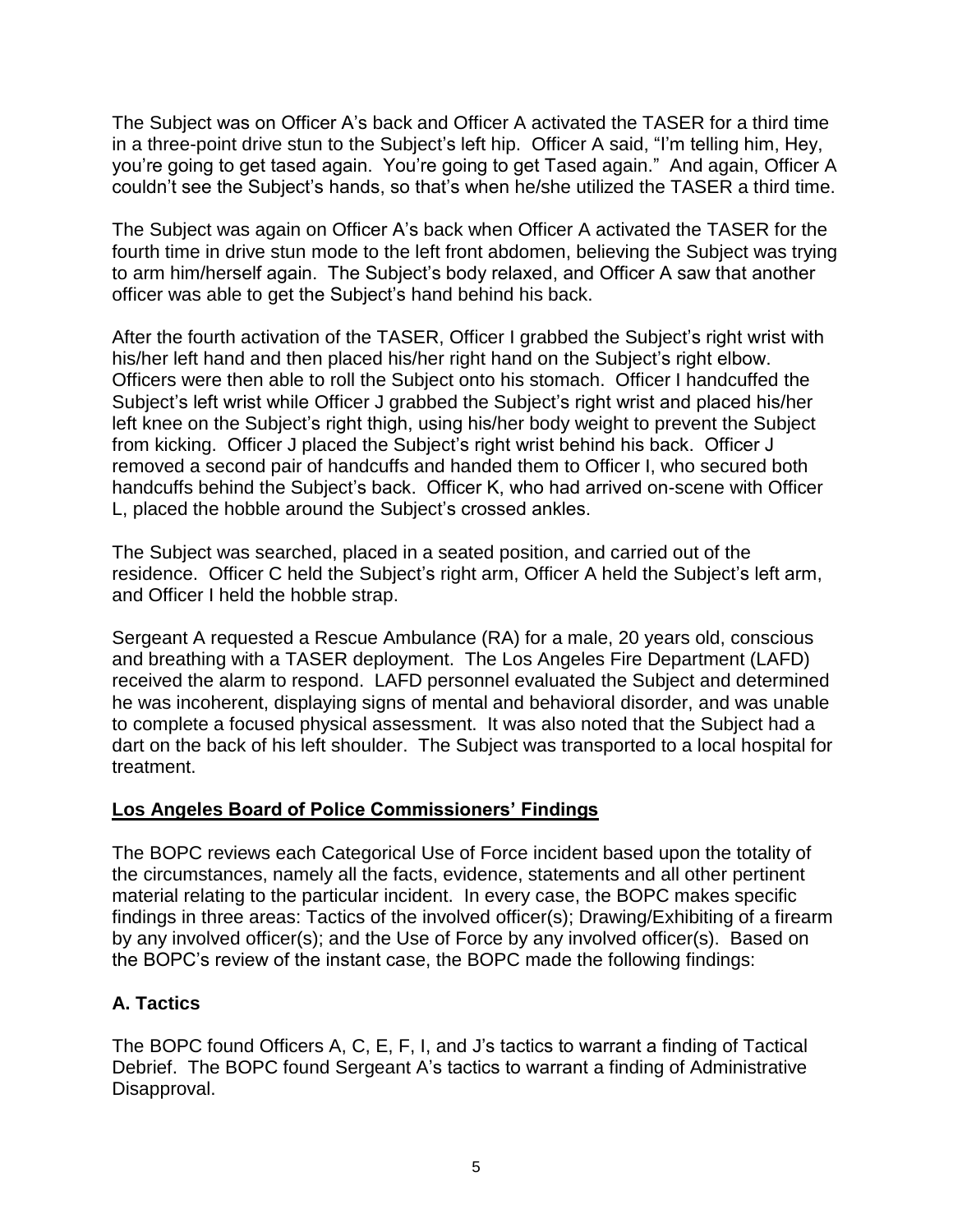## **B. Drawing and Exhibiting**

The BOPC found Officer C's drawing and exhibiting of a firearm to be In Policy

### **C. Non-Lethal Use of Force**

The BOPC found Officers A, C, E, F, I, and J's non-lethal use of force to be In Policy.

## **D. Less-Lethal Use of Force**

The BOPC found Officer A's less-lethal use of force to be Out of Policy.

### **Basis for Findings**

In making its decision in this matter, the Commission is mindful that every "use of force by members of law enforcement is a matter of critical concern both to the public and the law enforcement community. It is recognized that some individuals will not comply with the law or submit to control unless compelled to do so by the use of force; therefore, law enforcement officers are sometimes called upon to use force in the performance of their duties. It is also recognized that members of law enforcement derive their authority from the public and therefore must be ever mindful that they are not only the guardians, but also the servants of the public. The Department's guiding value when using force shall be reverence for human life. Officers shall attempt to control an incident by using time, distance, communications, and available resources in an effort to de-escalate the situation, whenever it is safe and reasonable to do so. When warranted, Department personnel may objectively use reasonable force to carry out their duties. Officers who use unreasonable force degrade the confidence of the community we serve, expose the Department and fellow officers to legal and physical hazards, and violate the rights of individuals upon whom unreasonable force is used. Conversely, officers who fail to use force when warranted may endanger themselves, the community and fellow officers." (Use of Force Policy, Los Angeles Police Department Manual.)

The Commission is cognizant of the legal framework that exists in evaluating use of force cases, including the United States Supreme Court decision in Graham v. Connor, 490 U.S. 386 (1989), that:

"The reasonableness of a particular use of force must be judged from the perspective of a reasonable officer on the scene, rather than with the 20/20 vision of hindsight. The calculus of reasonableness must embody allowance for the fact that police officers are often forced to make split-second judgments – in circumstances that are tense, uncertain and rapidly evolving – about the amount of force that is necessary in a particular situation."

The Commission is further mindful that it must evaluate the actions in this case in accordance with existing Department policies. Relevant to our review are Department policies that relate to the use of force: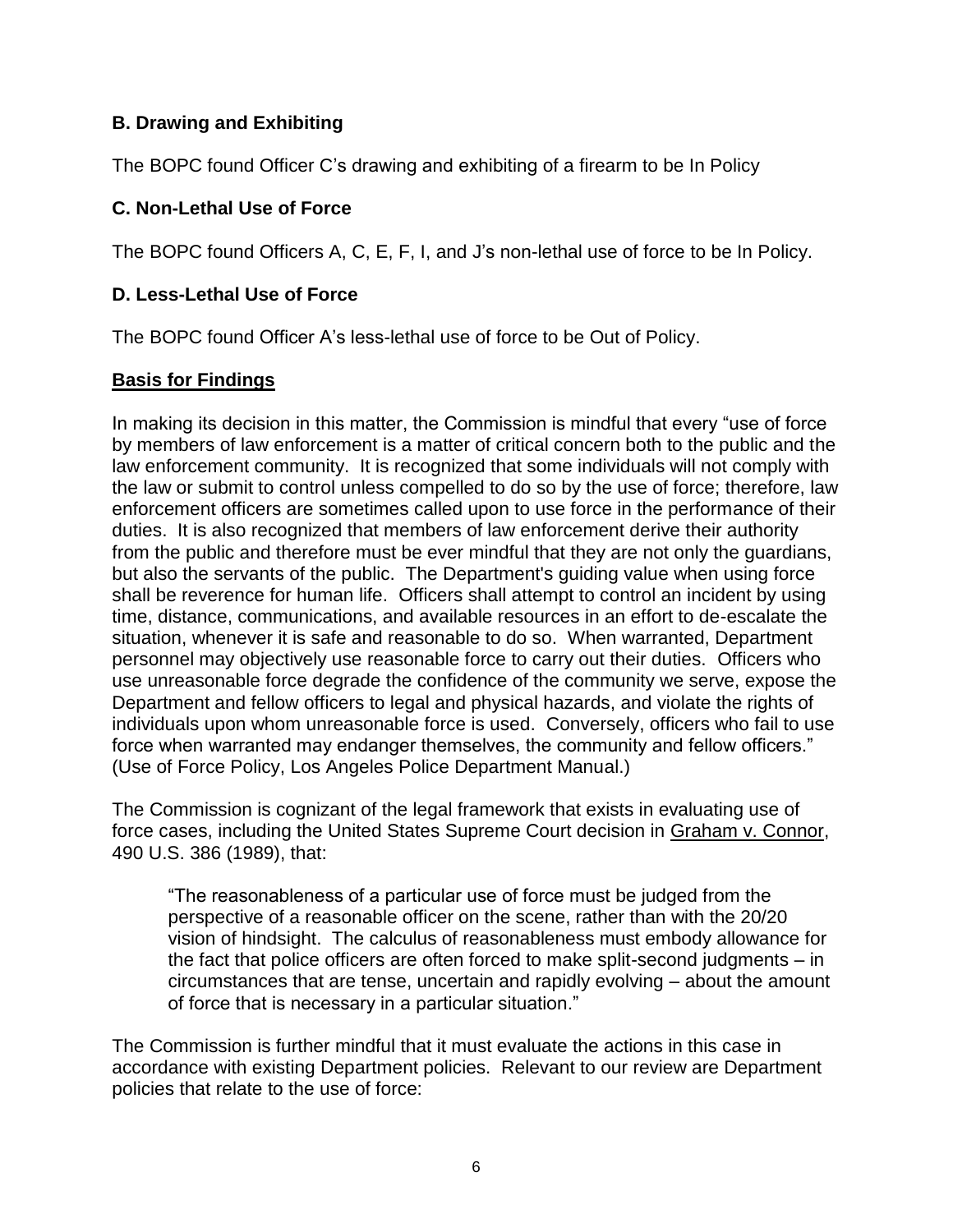Law enforcement officers are authorized to use deadly force to:

- Protect themselves or others from what is reasonably believed to be an imminent threat of death or serious bodily injury; or
- Prevent a crime where Palencia's actions place person(s) in imminent jeopardy of death or serious bodily injury; or
- Prevent the escape of a violent fleeing felon when there is probable cause to believe the escape will pose a significant threat of death or serious bodily injury to the officer or others if apprehension is delayed. In this circumstance, officers shall to the extent practical, avoid using deadly force that might subject innocent bystanders or hostages to possible death or injury.

The reasonableness of an Officer's use of deadly force includes consideration of the officer's tactical conduct and decisions leading up to the use of deadly force. (Use of Force Policy, Los Angeles Police Department Manual.)

An officer's decision to draw or exhibit a firearm should be based on the tactical situation and the officer's reasonable belief that there is a substantial risk that the situation may escalate to the point where deadly force may be justified. (Los Angeles Police Department Manual.)

Tactical de-escalation involves the use of techniques to reduce the intensity of an encounter with a subject and enable an officer to have additional options to gain voluntary compliance or mitigate the need to use a higher level of force while maintaining control of the situation. Tactical de-escalation does not require that an officer compromise his or her safety or increase the risk of physical harm to the public. De-escalation techniques should only be used when it is safe and prudent to do so. (Tactical De-Escalation Techniques, October 2016.)

# **A. Tactics**

• In its analysis of this incident, the BOPC identified the following tactical considerations:

## **1. Tactical Communication/Planning**

Operational success is based on the ability of the officers to effectively communicate during critical incidents. The officers, when faced with a tactical incident, improve their overall safety by their ability to recognize an unsafe situation and work collectively to ensure a successful resolution. A sound tactical plan should be implemented to ensure minimal exposure to the officers, while keeping in mind officer safety concerns.

In this case, the supervisor and the officers did not effectively communicate with each other to formulate a tactical plan to enter the residence, designate specific roles and responsibilities and control the number of officers entering the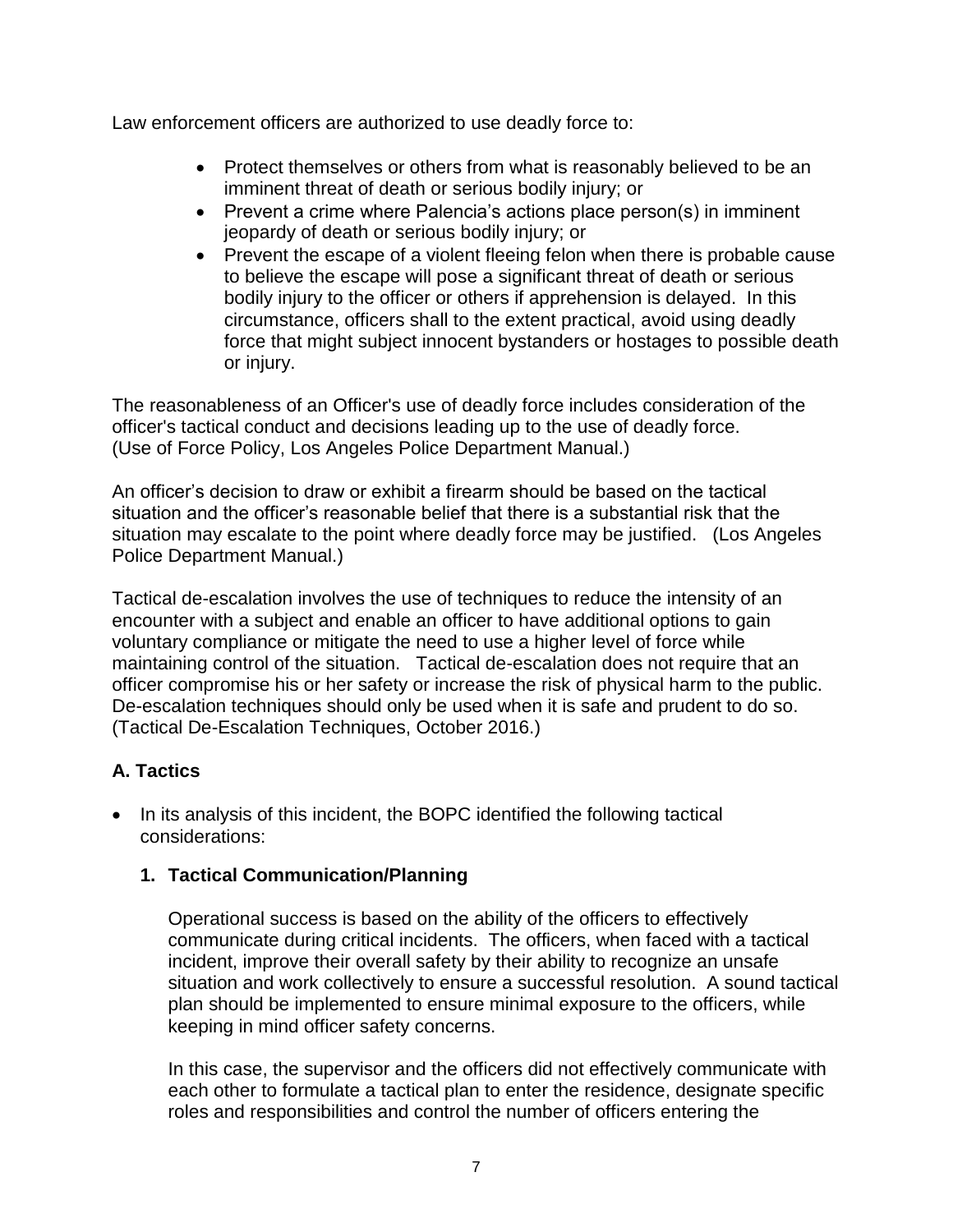residence. Although there were tenured officers who at times assumed leadership roles as they entered the residence and began to locate the Subject, the BOPC would have preferred that the supervisor and officers had taken the time to plan a coordinated effort to enter the residence and take the Subject into custody.

Based on the totality of the circumstances, the BOPC determined, that while identified as an area for improvement, the supervisor and officers' actions were not a substantial deviation from approved Department tactical training.

### **2. Command and Control**

It is incumbent upon supervisors at the scene of a critical incident such as this one, to demonstrate and exercise supervision that is consistent with Department supervisory and tactical training.

In this incident, Sergeant A responded, assumed the role of Incident Commander (IC) and contacted the primary unit. After making an initial assessment of the situation, Sergeant A requested a back-up when he/she observed the Subject inside the residence, holding a fire extinguisher and acting erratically. The Subject refused to comply with commands to exit the residence. Shortly after additional officers arrived, Sergeant A, along with the additional officers, entered the residence to detain the Subject.

The BOPC was critical of Sergeant A's decision to enter the residence without formulating a tactical plan. This was not a rapidly unfolding tactical situation, and Sergeant A had sufficient time to contain the residence, formulate a tactical plan, and assign each officer a specific role and responsibility. Additionally, based upon the totality of the circumstances, the BOPC noted that it would have been preferable for Sergeant A to contact Metropolitan Division, SWAT, for advice and guidance prior to making entry into the residence.

As a result, the BOPC determined Sergeant A's lack of command and control at the beginning of this incident substantially and unjustifiably deviated from approved Department supervisory training, thus warranting a finding of Administrative Disapproval.

The BOPC did note, however, that once Sergeant A and the officers entered the residence and contacted the Subject in the kitchen area, Sergeant A assumed command and control of the tactical operation, attempted to de-escalate the situation, and formulated a tactical plan to approach and detain the Subject. Thus, the BOPC concluded that Sergeant A's actions after entering the residence were consistent with Department supervisory training and met the expectations of a field supervisor during a critical incident

• The BOPC also considered the following: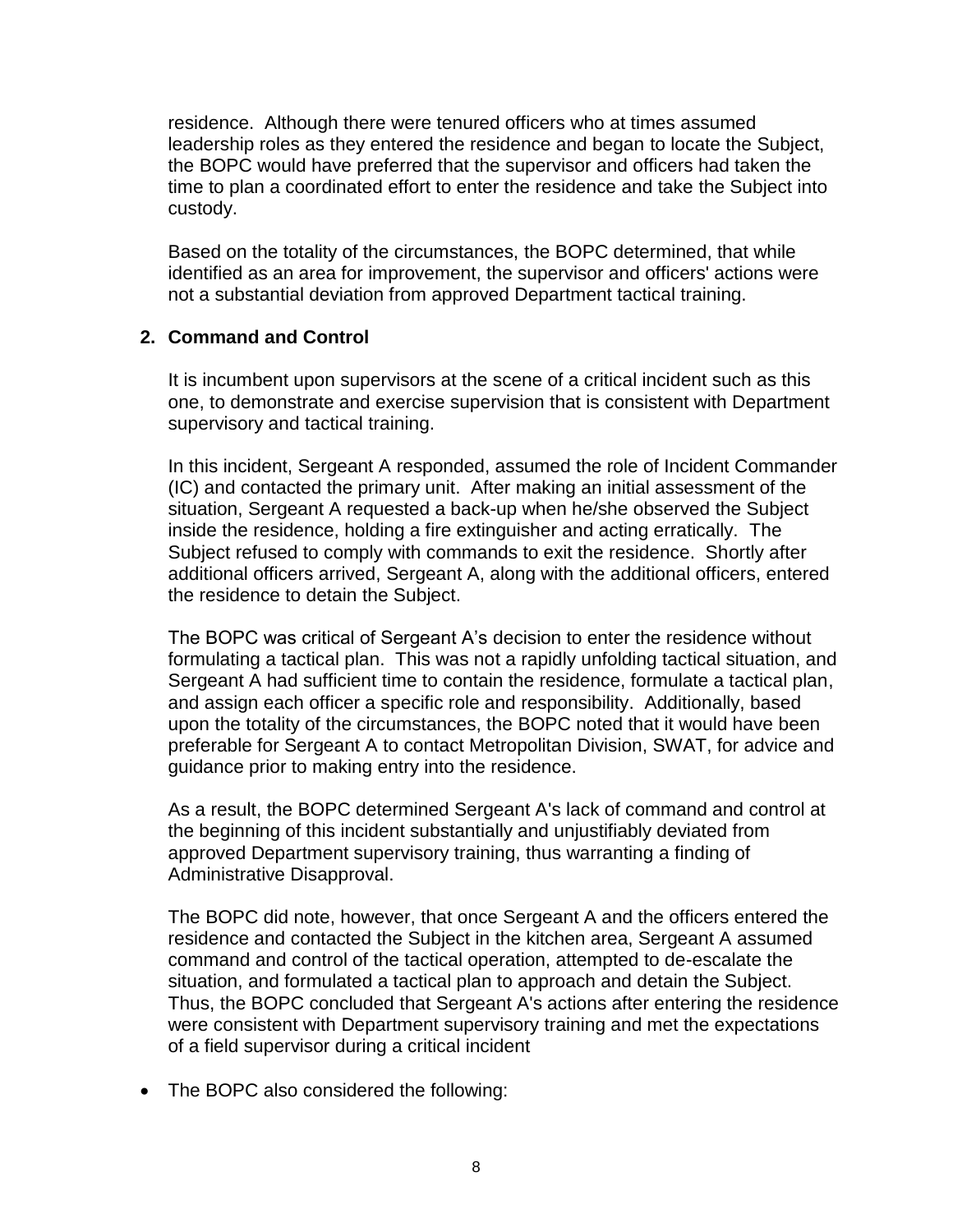### **1. Non-Conflicting Simultaneous Commands**

The investigation revealed that several officers gave simultaneous commands to the Subject during the incident. Although the commands were nonconflicting, the officers are reminded that simultaneous commands can sometimes lead to confusion and non-compliance.

## **2. Use of Force Warning**

The investigation revealed that Officer A did not provide a Use of Force Warning prior to deploying his TASER. Per Officer A, he/she believed it was not feasible at the time to give a warning. The BOPC determined that there was adequate time to provide a Use of Force Warning. In this case, it would have been preferred that Officer A give a verbal warning prior to utilizing lesslethal force.

These topics were to be addressed at the Tactical Debrief.

• The evaluation of tactics requires that consideration be given to the fact that officers are forced to make split-second decisions under very stressful and dynamic circumstances. Tactics are conceptual and intended to be flexible and incident specific, which requires that each incident be looked at objectively and the tactics be evaluated based on the totality of the circumstances.

Each tactical incident also merits a comprehensive debriefing. In this case, there were areas identified where improvement could be made. A Tactical Debrief is the appropriate forum for the involved personnel to discuss individual actions that took place during this incident.

Thus, the BOPC found Officers A, C, E, F, I, and J's tactics to warrant a finding of Tactical Debrief. The BOPC found Sergeant A's tactics to warrant a finding of Administrative Disapproval.

## **B. Drawing and Exhibiting**

• According to Officer C, as he/she and his/her partner began to approach the residence, Officer C drew his/her service pistol because the incident was reported as an in-progress Assault with a Deadly Weapon radio call.

Based on the totality of the circumstances, the BOPC determined that an officer with similar training and experience as Officer C, while faced with similar circumstances, would reasonably believe that there was a substantial risk that the situation may escalate to the point where deadly force may be justified.

Therefore, the BOPC found Officer C's drawing and exhibiting of a firearm to be In Policy.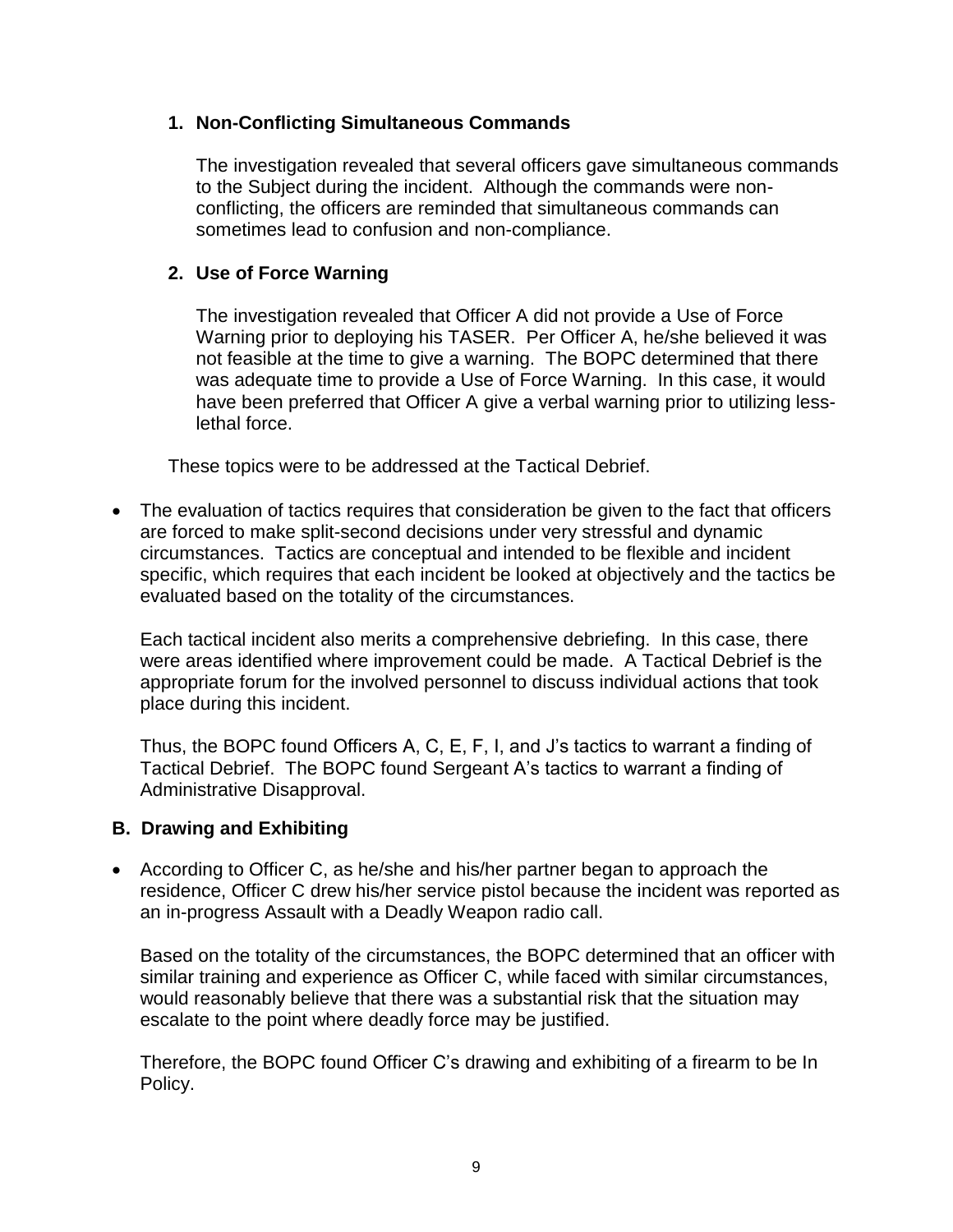## **C. Non-Lethal Use of Force**

• **Officer A –** (firm grip)

The investigation revealed that Officer A placed his/her left hand on the Subject's left wrist to control the Subject's left arm during the first, second, and third TASER activations.

• **Officer C –** (firm grip)

According to Officer C, he/she utilized a firm grip to hold the Subject's ankles together and assisted Officer F with placing the Hobble Restraint Device on the Subject's feet.

• **Officer E –** (firm grip, bodyweight, and leg sweep)

According to Officer E, he approached the Subject, grabbed his/her right arm, and held his/her wrist and triceps area. As Officer E tried to move the Subject's right arm behind his/her back, the Subject tensed up, leaned back against the door, and braced his/her leg at an angle to support him/herself. Officer E continued to verbalize with the Subject to calm down. The Subject did not comply and continued to struggle with them. At that point, while maintaining control of the Subject's right arm, Officer E used his/her right leg and conducted a leg sweep to bring the Subject to the ground. After the TASER was activated, Officer E used body weight and a firm grip to get the Subject's arm behind his back for handcuffing.

• **Officer F –** (firm grip and bodyweight)

According to Officer F, he/she got down on his knees, applied a firm grip to the Subject's ankles, and used his/her bodyweight to prevent the Subject from kicking or shifting his legs around. Officer F then helped to put the Hobble Restraint Device around the Subject's ankles.

• **Officer I –** (firm grip, physical force, and bodyweight)

According to Officer I, as the arrest team approached, the Subject immediately grabbed a candle holder with his left hand and began to swing it in Officer I's direction. Officer I immediately grabbed the Subject's left wrist with his/her right hand and the Subject's left bicep with his/her left hand, and pressed the Subject's arm against the wall.

After the Subject dropped the candle holder, he continued to resist and continued moving his head back and forth. Officer I believed the Subject was trying to head butt or bite him/her, so Officer I moved his/her left hand from the Subject's biceps to the right side of his face and held the Subject's head against the wall to prevent him from trying to head butt or bite Officer I's face. As the Subject was going down to the ground, Officer I held onto the Subject's left wrist, placed his/her left hand on top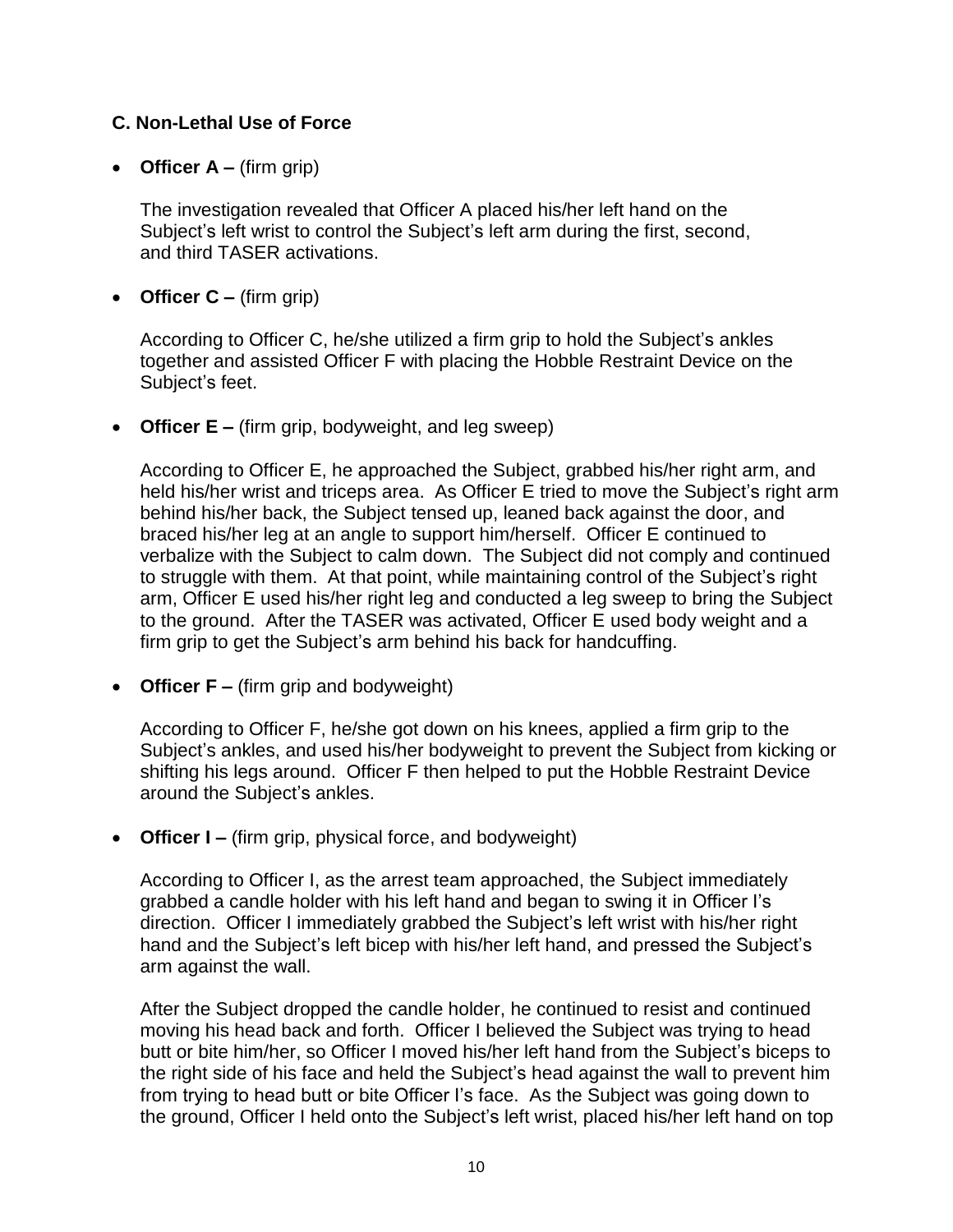of the Subject's head, and assisted in guiding the Subject down to the ground. Officer I then transferred his/her grip back to the Subject's left bicep and left wrist. Officer I maintained control of the Subject's left arm and placed his/her right knee on the right side of the Subject's stomach. He/she then rolled the Subject forward to a prone position. Officer I switched his/her grip from the Subject's left arm to his right arm and handcuffed the Subject's right wrist.

• **Officer J –** (firm grip, bodyweight, and physical force)

According to Officer J, the Subject began to move and shake as if he were attempting to escape. Officer J reached between Officers E and I, placed his/her left hand on the Subject's chest and pushed the Subject back to prevent him from escaping. The Subject then slid down to the ground in a seated position. Officer J gained control of the Subject's left wrist with his/her left hand. The Subject continued to squirm and tried to pull his hands back towards his chest. After the TASER was discharged, the Subject laid down on his back. Officer J continued to maintain control of the Subject's left wrist. He/she observed that the Subject was shaking his legs and kicking the officers violently. Officer J then placed his/her left knee on the Subject's left thigh to prevent him from kicking the officers.

Per Officer J, the officers turned the Subject onto his stomach. Officer J then transitioned from holding the Subject's left wrist to holding his right wrist. As Officer J held the Subject's right wrist down, Officer J placed his/her left knee on the Subject's right thigh and used his/her bodyweight to hold the Subject's legs down because the Subject continued to kick. Officer J then placed the Subject's right hand behind his back and the Subject was handcuffed.

Based on the totality of the circumstances, the BOPC determined that an officer with similar training and experience as Officers A, C, E, F, I, and J, while faced with similar circumstances, would believe that the same applications of non-lethal force would be reasonable to overcome the Subject's resistance.

Therefore, the BOPC found Officers A, C, E, F, I, and J's non-lethal use of force to be In Policy.

## **D. Less-Lethal Use of Force**

• **Officer A –** (TASER, four, five-second TASER activations)

First TASER Activation - One five-second activation in probe mode, from an approximate distance of two inches.

According to Officer A, the Subject was seated on the floor. Officer A was looking for the Subject's hands; however, he/she could not see them because Officers E and I were in front of Officer A. At that moment, Officer A believed the Subject was still armed with the candle holder, and feared that the Subject was going to use the item against his/her partners and cause serious bodily injury. Officer A announced,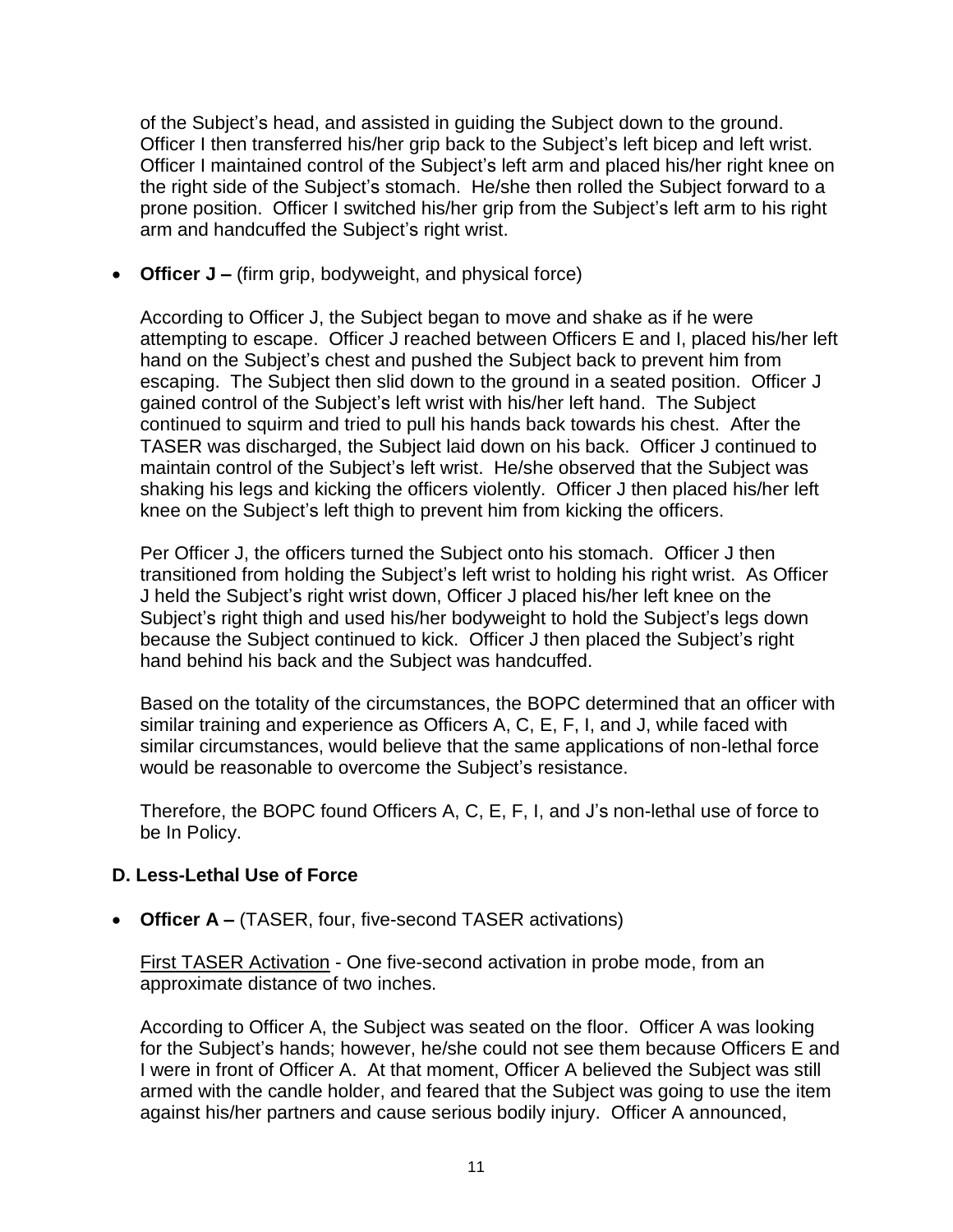"TASER, TASER, TASER," and discharged his/her TASER, for a five-second activation, in probe mode, at the Subject's left shoulder to stop his actions.

At the time of this activation, the Subject's arms were bent at the elbow and were positioned against the front of his chest. His hands were closed and he was not holding anything in his hands.

Second TASER Activation - One five-second activation in drive stun mode.

According to Officer A, after the first TASER activation, the Subject tightened up, and Officer A could not see the Subject's hands. The officers could not get the Subject's hands behind his back. Believing that the Subject was in still possession of the candle holder and was going to use it against the officers, Officer A placed his/her TASER on the Subject's left side and discharged his/her TASER a second time, for a five second activation in drive stun mode, to stop the threat. Through investigation, it was determined that the second TASER activation was to the Subject's left lower back area. Additionally, during the second TASER activation, the Subject remained seated on the floor with Officer E controlling the Subject's right arm while Officers A and J were controlling the Subject's left arm. The second TASER activation occurred five seconds after the conclusion of the first activation cycle.

Third TASER Activation - One five-second activation in drive stun mode.

According to Officer A, after the second TASER activation, he/she still could not see the Subject's hands. The Subject was rigid, resisting, and the officers were telling the Subject to relax and calm down. Believing that the Subject was in still possession of the candle holder and was going to use it against his/her partners, Officer A placed his/her TASER on the Subject's left hip area and discharged his/her TASER a third time, for a five second activation in the drive stun mode, to stop the threat. The Subject leaned back and assumed a supine position on the floor. Officer E was still controlling the Subject's right arm while Officers A and J were controlling the Subject's left arm. The third TASER activation occurred three seconds after the conclusion of the second activation cycle.

Fourth TASER Activation - One five-second activation in drive stun mode.

According to Officer A, after the third TASER activation, the Subject started to loosen up. Officer A could see that the Subject's right arm was next to his right hip, but Officer A did not see the candle holder. Officer A then advised the Subject that he was going to get Tased again. Believing that the Subject was possibly trying to arm himself with an object that was thrown on the ground or was trying to arm himself with the candle holder, Officer A placed his/her TASER on the Subject's left side area and discharged his/her TASER a fourth time, for a five second activation, in the drive stun mode, to stop the threat. The investigation revealed that the fourth TASER activation occurred 19 seconds after the conclusion of the third activation cycle, and was to the Subject's left front abdomen.